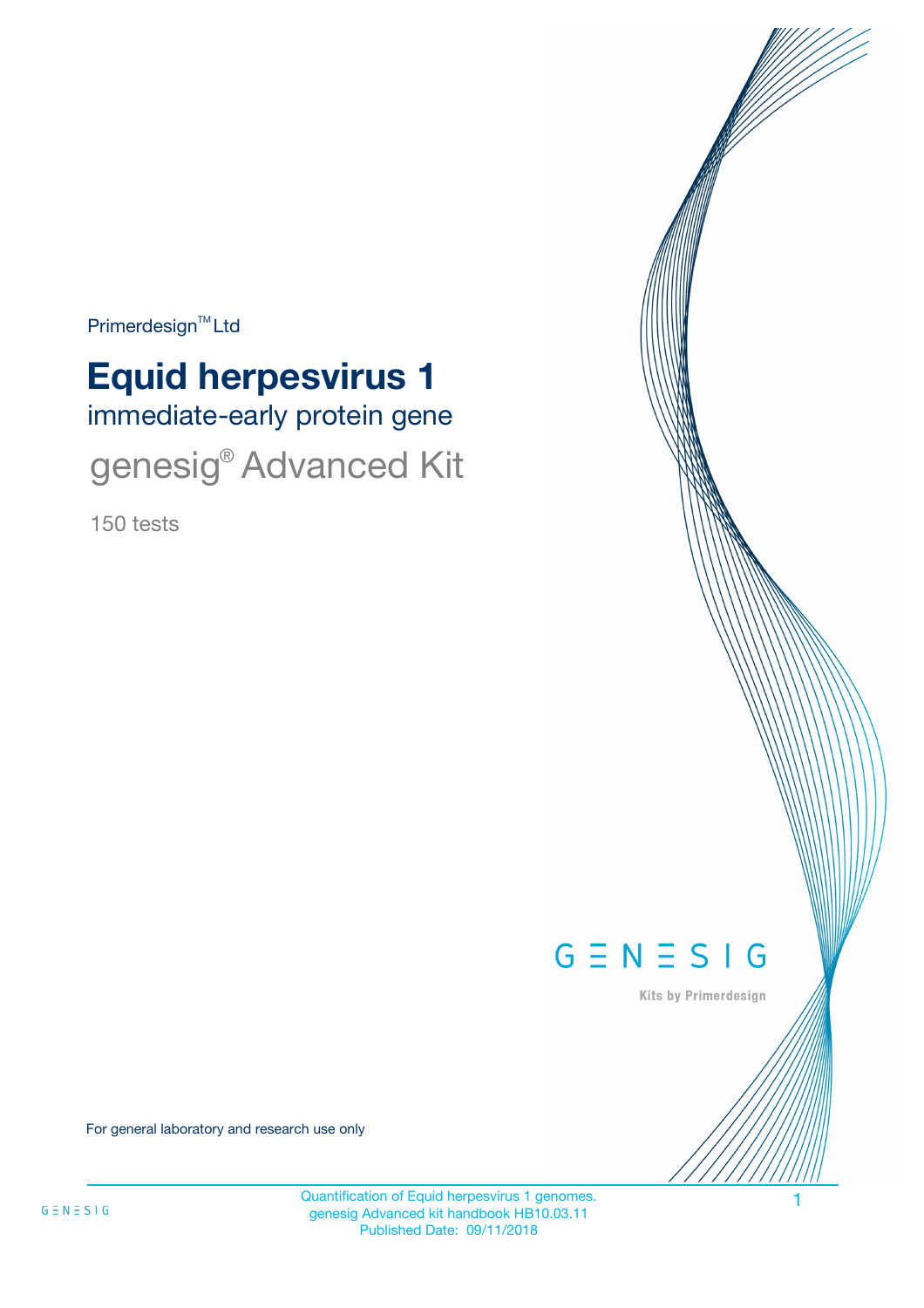## Introduction to Equid herpesvirus 1

Equid Herpes virus is a double stranded DNA virus which is responsible for acute febrile respiratory disease in horses upon primary infection and it is characterized by rhinopharyngitis and tracheobronchitis. The virus is a member of the genus Varicellovirus, which belongs to the subfamily Alphaherpesvirinae. The genome is approximately 150 kb long, containing 80 genes, 72 of which correspond to genes of unique copy and 4 to duplicate genes. The linear DNA is composed of two regions, L (Long) and S (Short). The region S is flanked by two inverted repeat regions: an internal repeat sequence (IRS) and a terminal repeat sequence (TRS) which allow the generation of two equimolar isomers. Region L consists of a unique sequence flanked by small inverted repeats (IRS and TRS).

The virus can spread through the air, contaminated equipment, clothing and hands. It is unique in its ability to target and attack three separate organ systems of the horse. Primary infection of the virus occurs at the vascular epithelium especially the nasal mucosa and lungs. It gains access to peripheral tissues via cell-associated viremia, which may manifest as abortion or neurologic disease. The infection damages the microvasculature of the central nervous system due to initiation of an inflammatory cascade, vasculitis, microthombosis and extravasation of mononuclear cells resulting in haemorrhage. Foals that are infected with EHV -1 are born sick at birth and suffer a fatal outcome unaffected by any intensive treatments.

Clinical signs are most intense and virus shedding most abundant during the first few days of infection. Horses develop a neurological disease, suffering from weakness and paralysis of the hind limb muscles that results in lack of coordination, gait abnormalities and the inability to stand up from a sitting position. The time between an initial EHV-1 infection of the respiratory tract and the onset of neurological signs is about 8-12 days. The neurological symptoms appear suddenly and reach peak intensity within 48 hours.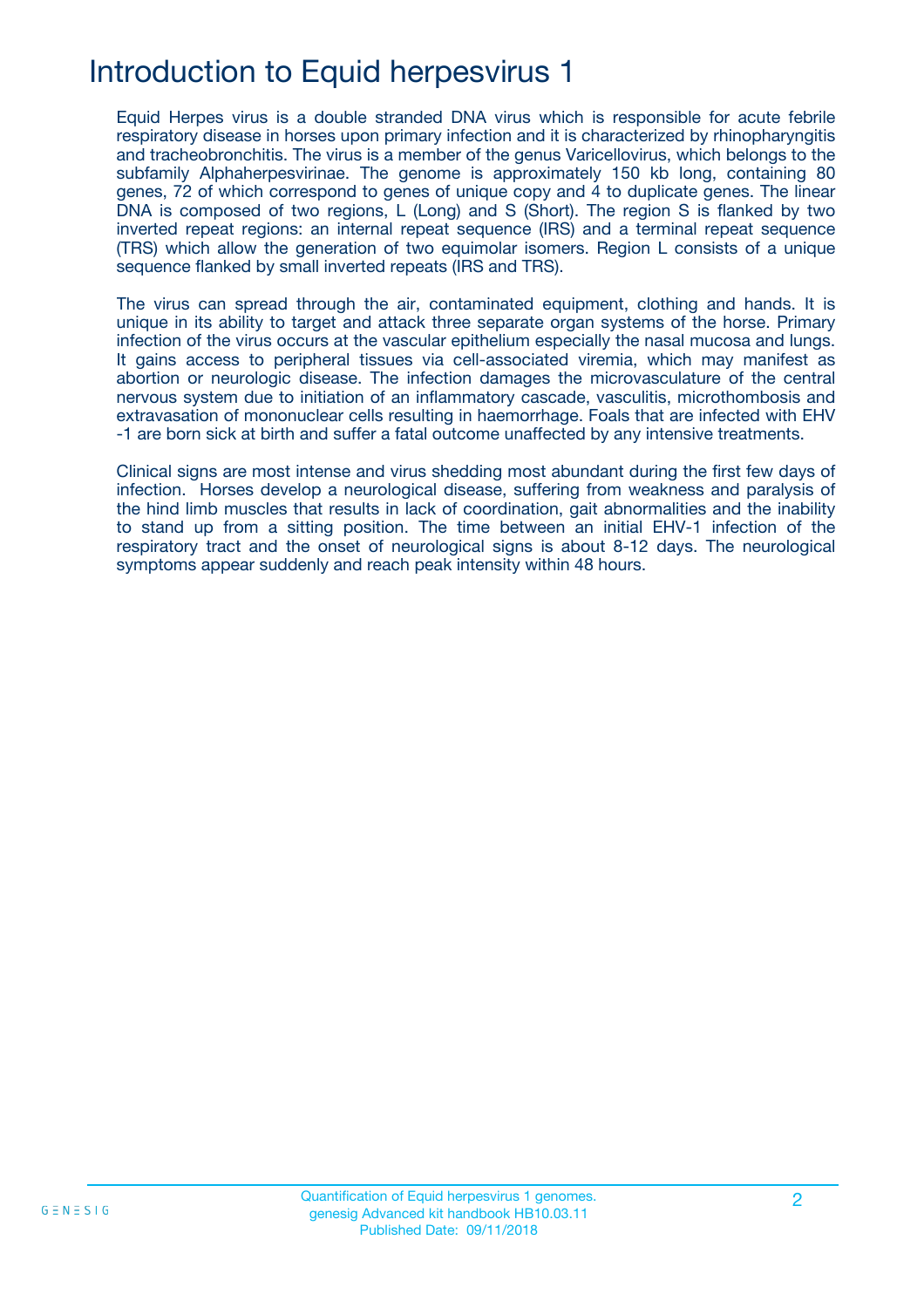## **Specificity**

The Primerdesign genesig Kit for Equid herpesvirus 1 (EHV-1) genomes is designed for the in vitro quantification of EHV-1 genomes. The kit is designed to have a broad detection profile. Specifically, the primers represent 100% homology with over 95% of the NCBI database reference sequences available at the time of design.

The dynamics of genetic variation means that new sequence information may become available after the initial design. Primerdesign periodically reviews the detection profiles of our kits and when required releases new versions.

If you require further information, or have a specific question about the detection profile of this kit then please send an e.mail to enquiry@primerdesign.co.uk and our bioinformatics team will answer your question.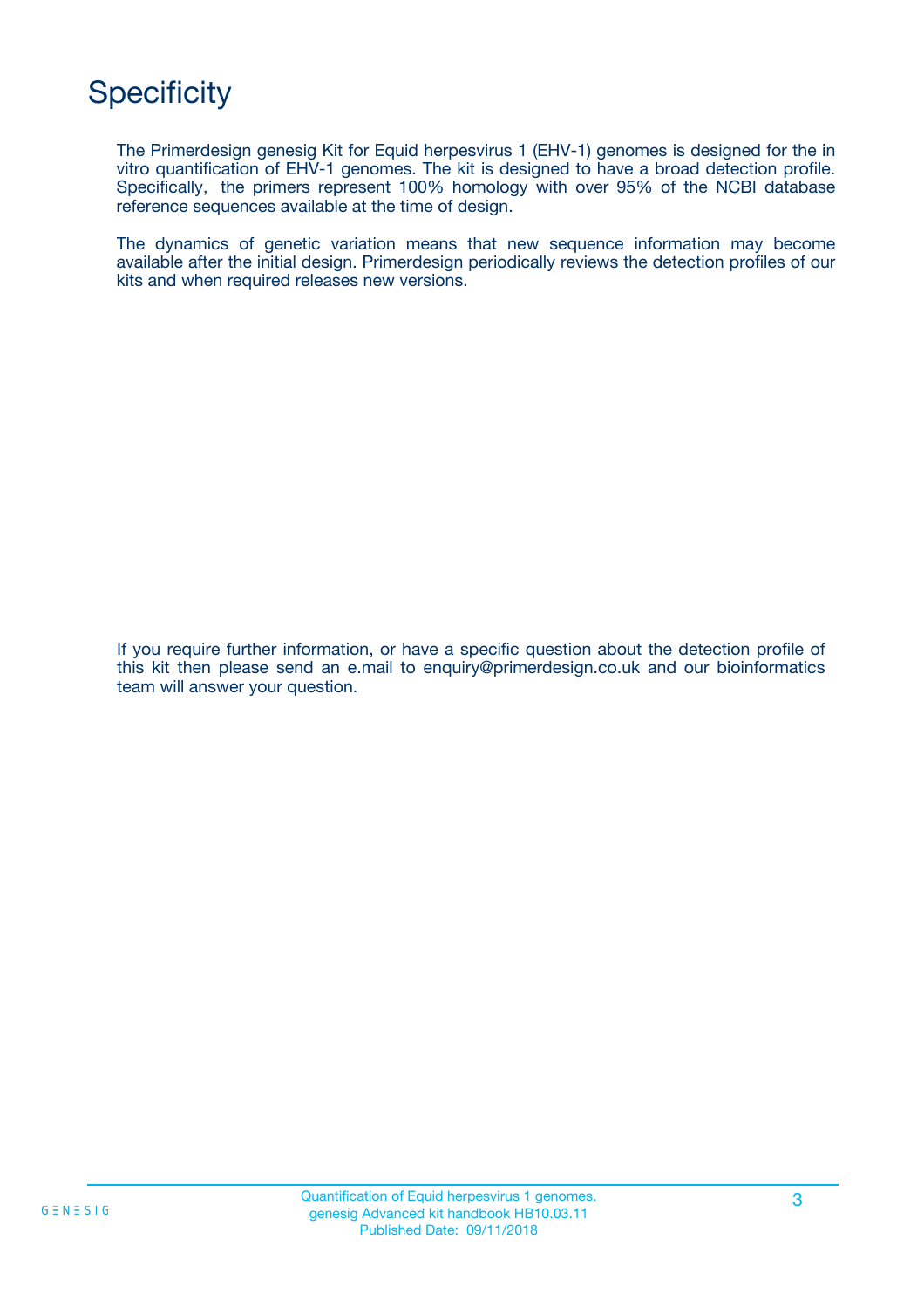## Kit contents

- **EHV-1 specific primer/probe mix (150 reactions BROWN)** FAM labelled
- **EHV-1 positive control template (for Standard curve RED)**
- **Internal extraction control primer/probe mix (150 reactions BROWN)** VIC labelled as standard
- **Internal extraction control DNA (150 reactions BLUE)**
- **Endogenous control primer/probe mix (150 reactions BROWN)** FAM labelled
- **RNase/DNase free water (WHITE)** for resuspension of primer/probe mixes
- **Template preparation buffer (YELLOW)** for resuspension of internal control template, positive control template and standard curve preparation

### Reagents and equipment to be supplied by the user

#### **Real-time PCR Instrument**

#### **Extraction kit**

This kit is recommended for use with genesig Easy DNA/RNA extraction kit. However, it is designed to work well with all processes that yield high quality RNA and DNA with minimal PCR inhibitors.

#### **oasig**TM **lyophilised or Precision**®**PLUS 2X qPCR Master Mix**

This kit is intended for use with oasig or PrecisionPLUS2X qPCR Master Mix.

**Pipettors and Tips**

**Vortex and centrifuge**

#### **Thin walled 1.5 ml PCR reaction tubes**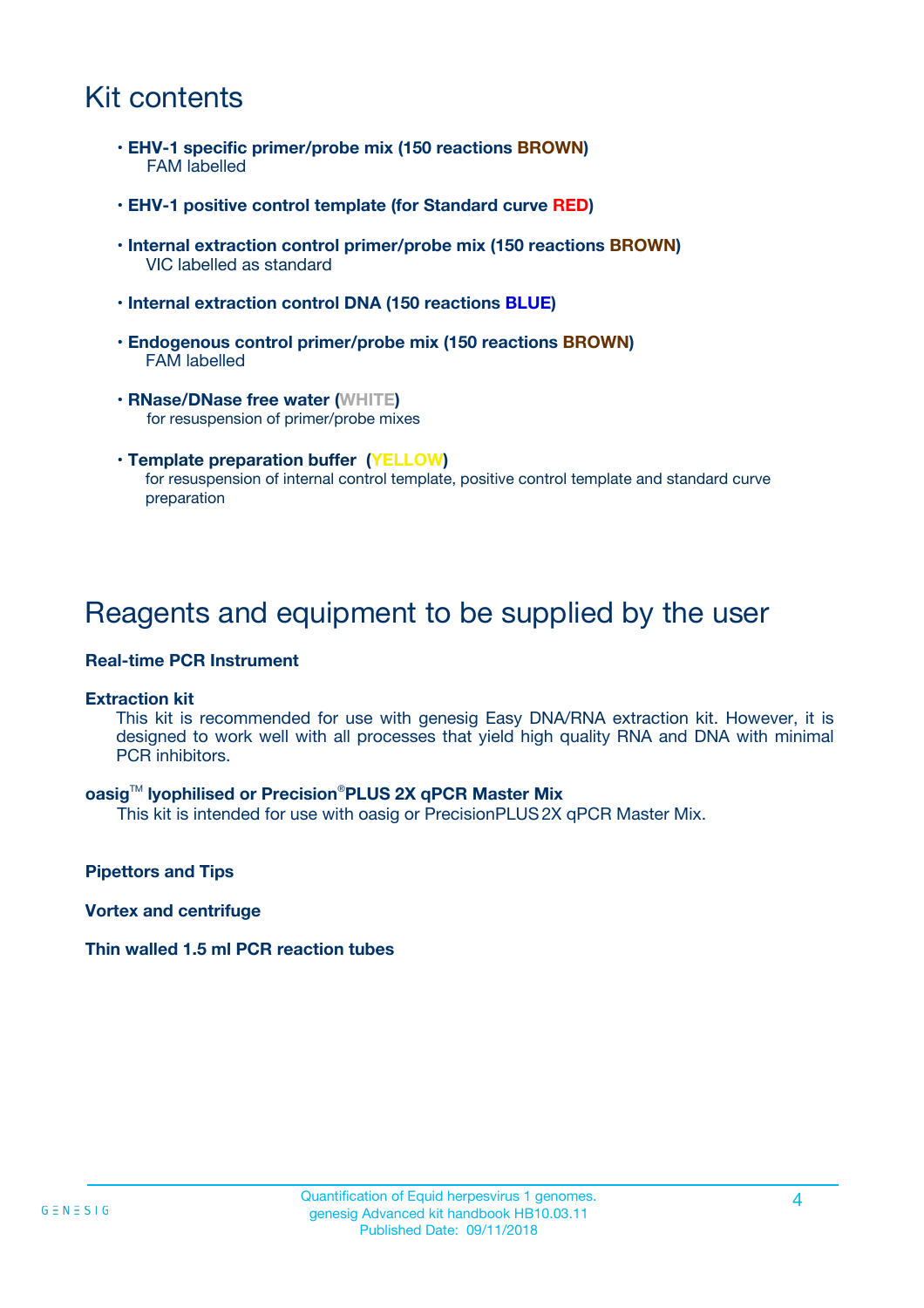### Kit storage and stability

This kit is stable at room temperature but should be stored at -20ºC on arrival. Once the lyophilised components have been resuspended they should not be exposed to temperatures above -20°C for longer than 30 minutes at a time and unnecessary repeated freeze/thawing should be avoided. The kit is stable for six months from the date of resuspension under these circumstances.

If a standard curve dilution series is prepared this can be stored frozen for an extended period. If you see any degradation in this serial dilution a fresh standard curve can be prepared from the positive control.

Primerdesign does not recommend using the kit after the expiry date stated on the pack.

### Suitable sample material

All kinds of sample material suited for PCR amplification can be used. Please ensure the samples are suitable in terms of purity, concentration, and DNA integrity (An internal PCR control is supplied to test for non specific PCR inhibitors). Always run at least one negative control with the samples. To prepare a negative-control, replace the template DNA sample with RNase/DNase free water.

### Dynamic range of test

Under optimal PCR conditions genesig EHV-1 detection kits have very high priming efficiencies of >95% and can detect less than 100 copies of target template.

## Notices and disclaimers

This product is developed, designed and sold for research purposes only. It is not intended for human diagnostic or drug purposes or to be administered to humans unless clearly expressed for that purpose by the Food and Drug Administration in the USA or the appropriate regulatory authorities in the country of use. During the warranty period Primerdesign genesig detection kits allow precise and reproducible data recovery combined with excellent sensitivity. For data obtained by violation to the general GLP guidelines and the manufacturer's recommendations the right to claim under guarantee is expired. PCR is a proprietary technology covered by several US and foreign patents. These patents are owned by Roche Molecular Systems Inc. and have been sub-licensed by PE Corporation in certain fields. Depending on your specific application you may need a license from Roche or PE to practice PCR. Additional information on purchasing licenses to practice the PCR process may be obtained by contacting the Director of Licensing at Roche Molecular Systems, 1145 Atlantic Avenue, Alameda, CA 94501 or Applied Biosystems business group of the Applera Corporation, 850 Lincoln Centre Drive, Foster City, CA 94404. In addition, the 5' nuclease assay and other homogeneous amplification methods used in connection with the PCR process may be covered by U.S. Patents 5,210,015 and 5,487,972, owned by Roche Molecular Systems, Inc, and by U.S. Patent 5,538,848, owned by The Perkin-Elmer Corporation.

## Trademarks

Primerdesign™ is a trademark of Primerdesign Ltd.

genesig $^\circledR$  is a registered trademark of Primerdesign Ltd.

The PCR process is covered by US Patents 4,683,195, and 4,683,202 and foreign equivalents owned by Hoffmann-La Roche AG. BI, ABI PRISM® GeneAmp® and MicroAmp® are registered trademarks of the Applera Genomics (Applied Biosystems Corporation). BIOMEK® is a registered trademark of Beckman Instruments, Inc.; iCycler™ is a registered trademark of Bio-Rad Laboratories, Rotor-Gene is a trademark of Corbett Research. LightCycler™ is a registered trademark of the Idaho Technology Inc. GeneAmp®, TaqMan® and AmpliTaqGold® are registered trademarks of Roche Molecular Systems, Inc., The purchase of the Primerdesign™ reagents cannot be construed as an authorization or implicit license to practice PCR under any patents held by Hoffmann-LaRoche Inc.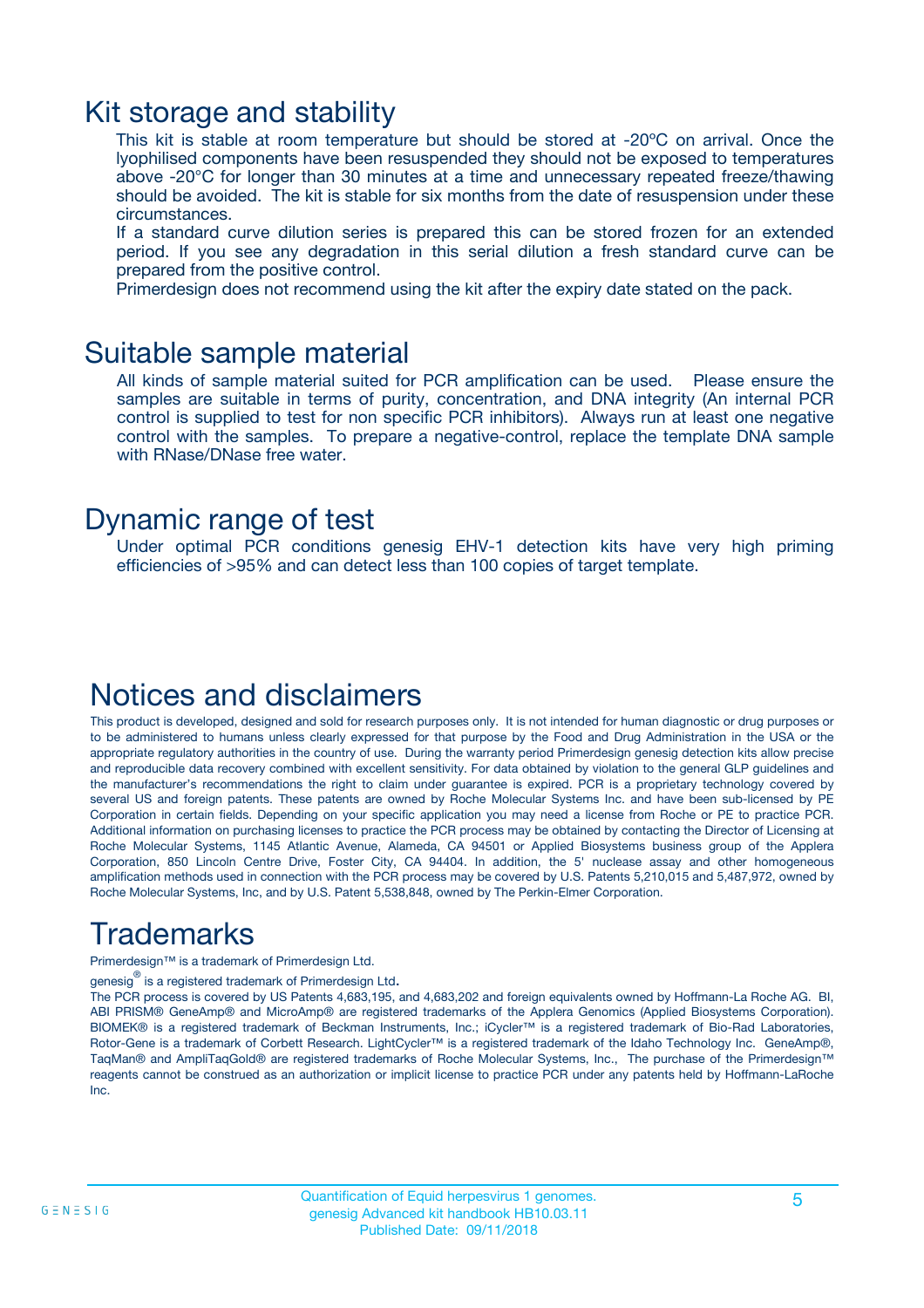### Principles of the test

#### **Real-time PCR**

A EHV-1 specific primer and probe mix is provided and this can be detected through the FAM channel.

The primer and probe mix provided exploits the so-called TaqMan® principle. During PCR amplification, forward and reverse primers hybridize to the EHV-1 DNA. A fluorogenic probe is included in the same reaction mixture which consists of a DNA probe labeled with a 5`-dye and a 3`-quencher. During PCR amplification, the probe is cleaved and the reporter dye and quencher are separated. The resulting increase in fluorescence can be detected on a range of qPCR platforms.

#### **Positive control**

For copy number determination and as a positive control for the PCR set up, the kit contains a positive control template. This can be used to generate a standard curve of EHV-1 copy number / Cq value. Alternatively the positive control can be used at a single dilution where full quantitative analysis of the samples is not required. Each time the kit is used, at least one positive control reaction must be included in the run. A positive result indicates that the primers and probes for detecting the target EHV-1 gene worked properly in that particular experimental scenario. If a negative result is obtained the test results are invalid and must be repeated. Care should be taken to ensure that the positive control does not contaminate any other kit component which would lead to false-positive results. This can be achieved by handling this component in a Post PCR environment. Care should also be taken to avoid cross-contamination of other samples when adding the positive control to the run. This can be avoided by sealing all other samples and negative controls before pipetting the positive control into the positive control well.

#### **Negative control**

To validate any positive findings a negative control reaction should be included every time the kit is used. For this reaction the RNase/DNase free water should be used instead of template. A negative result indicates that the reagents have not become contaminated while setting up the run.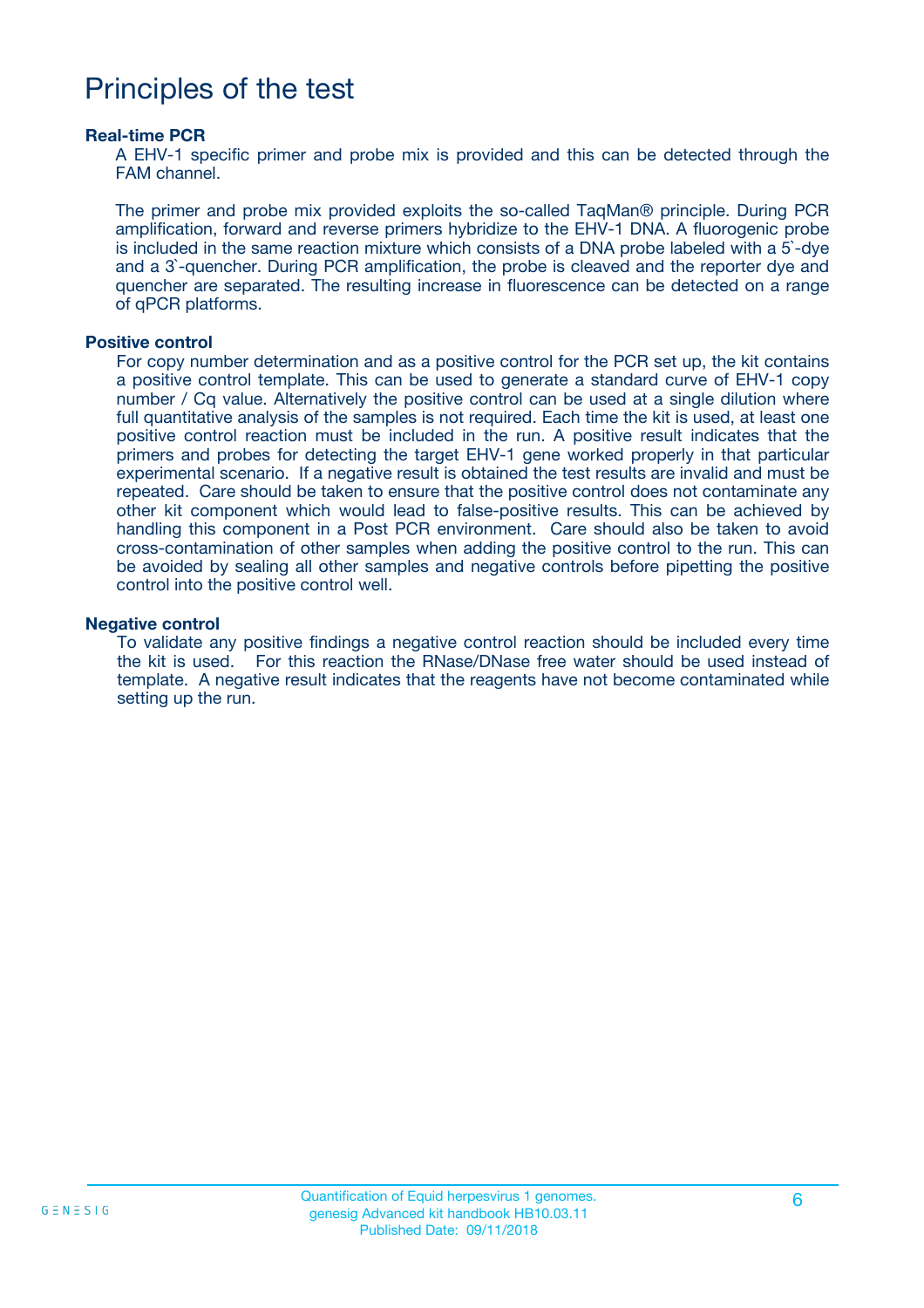#### **Internal DNA extraction control**

When performing DNA extraction, it is often advantageous to have an exogenous source of DNA template that is spiked into the lysis buffer. This control DNA is then co-purified with the sample DNA and can be detected as a positive control for the extraction process. Successful co-purification and qPCR for the control DNA also indicates that PCR inhibitors are not present at a high concentration.

A separate primer and probe mix are supplied with this kit to detect the exogenous DNA using qPCR. The primers are present at PCR limiting concentrations which allows multiplexing with the target sequence primers. Amplification of the control DNA does not interfere with detection of the EHV-1 target DNA even when present at low copy number. The Internal control is detected through the VIC channel and gives a Cq value of 28+/-3.

#### **Endogenous control**

To confirm extraction of a valid biological template, a primer and probe mix is included to detect an endogenous gene. Detection of the endogenous control is through the FAM channel and it is NOT therefore possible to perform a multiplex with the EHV-1 primers. A poor endogenous control signal may indicate that the sample did not contain sufficient biological material.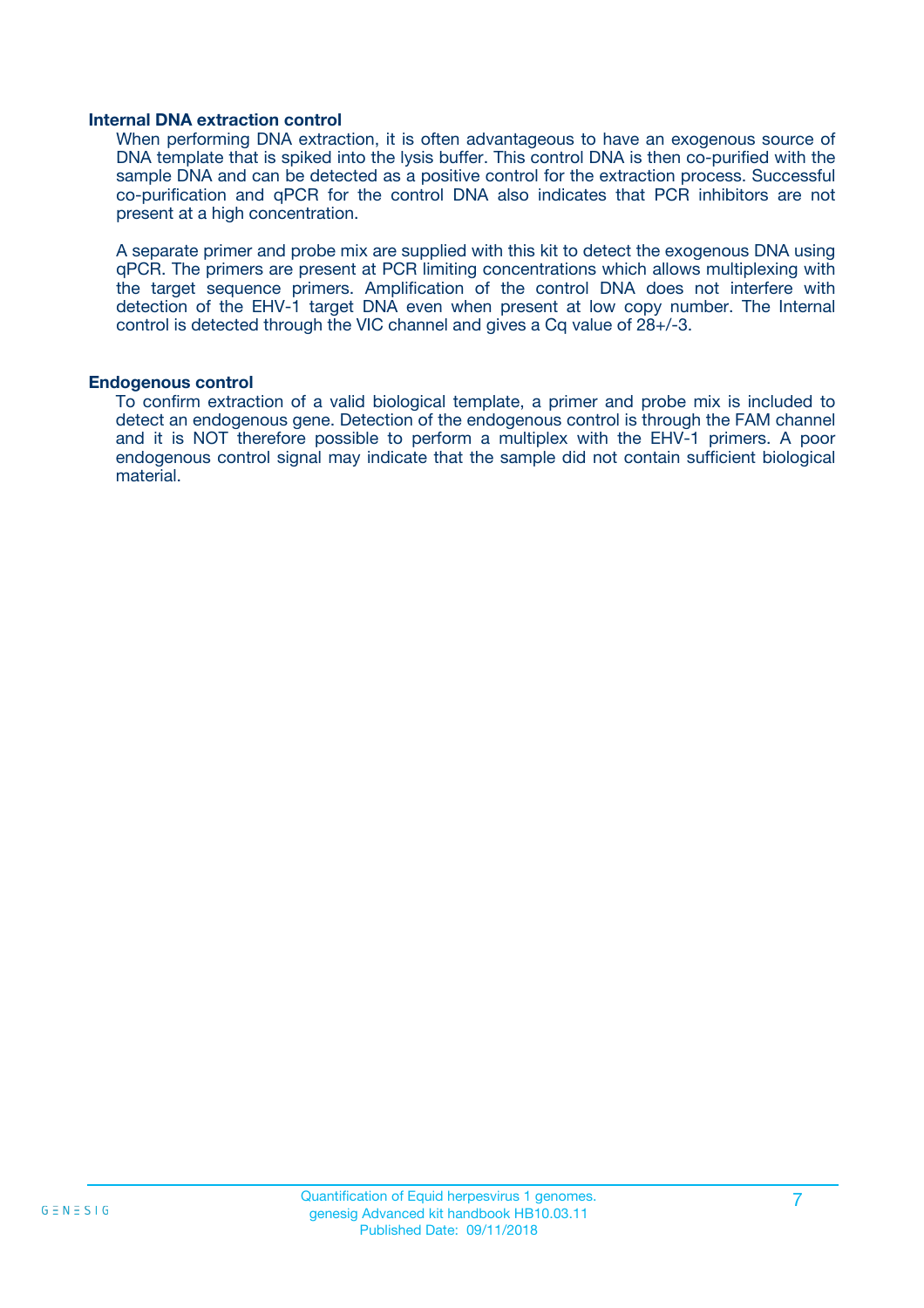### Resuspension protocol

To minimize the risk of contamination with foreign DNA, we recommend that all pipetting be performed in a PCR clean environment. Ideally this would be a designated PCR lab or PCR cabinet. Filter tips are recommended for all pipetting steps.

- **1. Pulse-spin each tube in a centrifuge before opening.** This will ensure lyophilised primer and probe mix is in the base of the tube and is not spilt upon opening the tube.
- **2. Resuspend the primer/probe mixes in the RNase/DNase free water supplied, according to the table below:**

To ensure complete resuspension, vortex each tube thoroughly.

| Component - resuspend in water                       |             |  |
|------------------------------------------------------|-------------|--|
| <b>Pre-PCR pack</b>                                  |             |  |
| EHV-1 primer/probe mix (BROWN)                       | $165$ µl    |  |
| Internal extraction control primer/probe mix (BROWN) | $165$ $\mu$ |  |
| Endogenous control primer/probe mix (BROWN)          | $165$ µl    |  |

**3. Resuspend the internal control template and positive control template in the template preparation buffer supplied, according to the table below:** To ensure complete resuspension, vortex each tube thoroughly.

| Component - resuspend in template preparation buffer |          |  |
|------------------------------------------------------|----------|--|
| <b>Pre-PCR heat-sealed foil</b>                      |          |  |
| Internal extraction control DNA (BLUE)               |          |  |
| <b>Post-PCR heat-sealed foil</b>                     |          |  |
| EHV-1 Positive Control Template (RED) *              | $500$ µl |  |

\* This component contains high copy number template and is a VERY significant contamination risk. It must be opened and handled in a separate laboratory environment, away from the other components.

### DNA extraction

The internal extraction control DNA can be added either to the DNA lysis/extraction buffer or to the DNA sample once it has been resuspended in lysis buffer.

**DO NOT add the internal extraction control DNA directly to the unprocessed biological sample as this will lead to degradation and a loss in signal.**

- **1. Add 4µl of the Internal extraction control DNA (BLUE) to each sample in DNA lysis/extraction buffer per sample.**
- **2. Complete DNA extraction according to the manufacturers protocols.**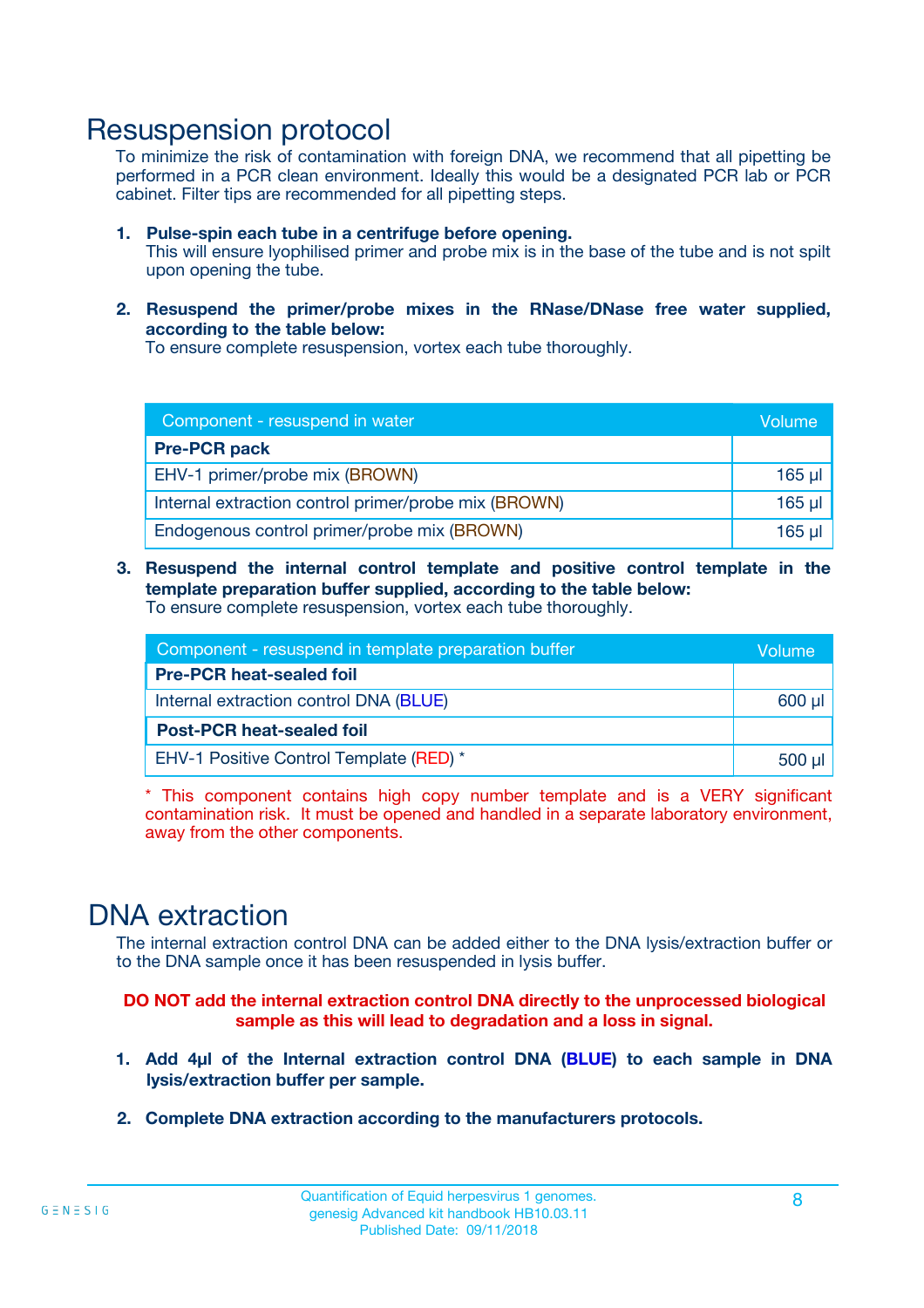## qPCR detection protocol

**1. For each DNA sample prepare a reaction mix according to the table below:** Include sufficient reactions for positive and negative controls.

| Component                                            | Volume   |
|------------------------------------------------------|----------|
| oasig or PrecisionPLUS 2X qPCR Master Mix            | $10 \mu$ |
| EHV-1 primer/probe mix (BROWN)                       | 1 µI l   |
| Internal extraction control primer/probe mix (BROWN) | 1 µl     |
| <b>RNase/DNase free water (WHITE)</b>                | $3 \mu$  |
| <b>Final Volume</b>                                  | 15 µl    |

**2. For each DNA sample prepare an endogenous control reaction according to the table below (Optional):**

**This control reaction will provide useful information regarding the quality of the biological sample.**

| Component                                   | Volume   |
|---------------------------------------------|----------|
| oasig or PrecisionPLUS 2X qPCR Master Mix   | $10 \mu$ |
| Endogenous control primer/probe mix (BROWN) | 1 µI     |
| <b>RNase/DNase free water (WHITE)</b>       | $4 \mu$  |
| <b>Final Volume</b>                         | 15 µl    |

- **3. Pipette 15µl of each mix into individual wells according to your qPCR experimental plate set up.**
- **4. Prepare sample DNA templates for each of your samples.**
- **5. Pipette 5µl of DNA template into each well, according to your experimental plate set up.**

For negative control wells use 5µl of RNase/DNase free water. The final volume in each well is 20ul.

**6. If a standard curve is included for quantitative analysis, prepare a reaction mix according to the table below:**

| Component                                 | Volume          |
|-------------------------------------------|-----------------|
| oasig or PrecisionPLUS 2X qPCR Master Mix | $10 \mu$        |
| EHV-1 primer/probe mix (BROWN)            |                 |
| <b>RNase/DNase free water (WHITE)</b>     | $4 \mu$         |
| <b>Final Volume</b>                       | 15 <sub>µ</sub> |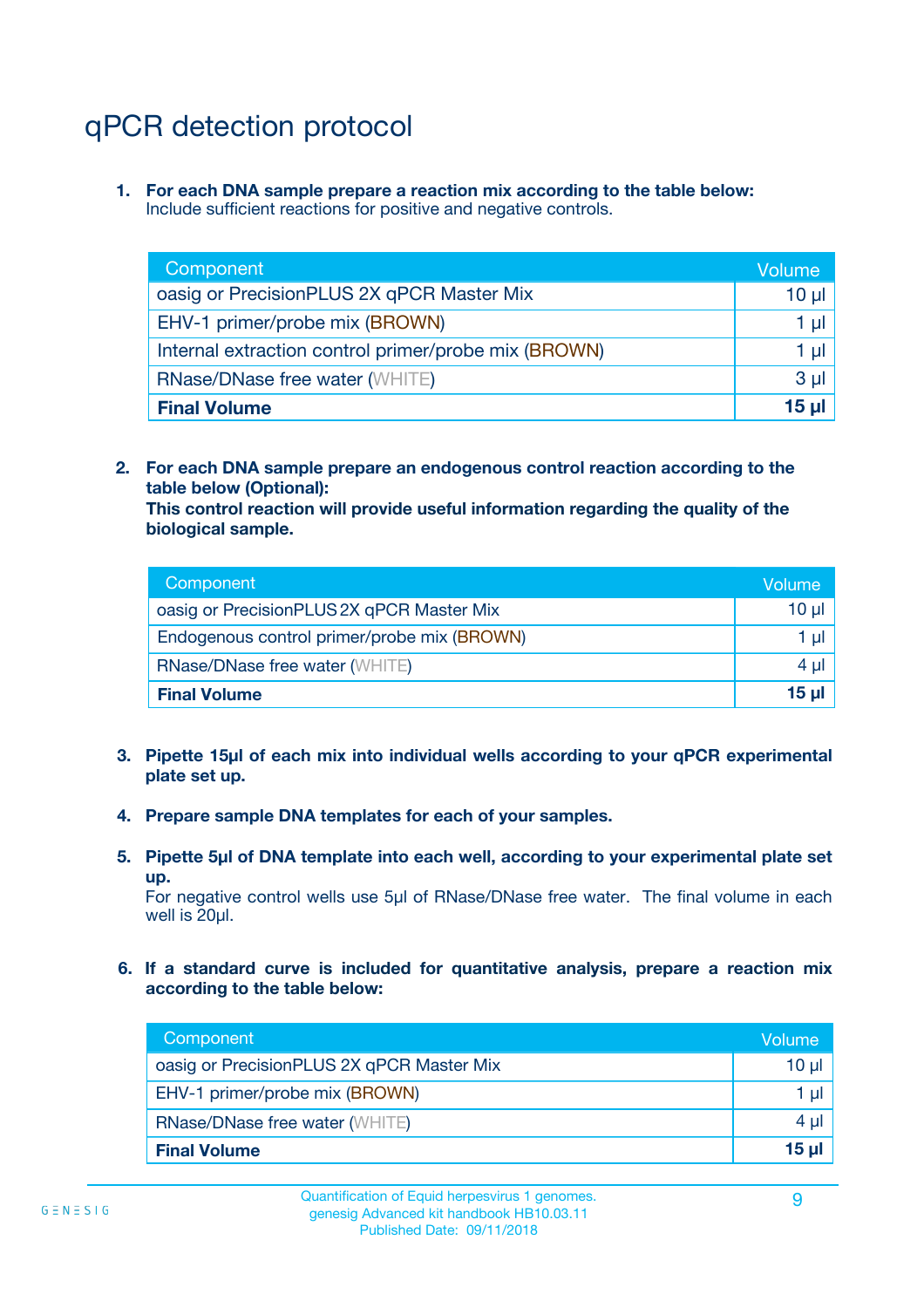#### **7. Preparation of standard curve dilution series.**

- 1) Pipette 90µl of template preparation buffer into 5 tubes and label 2-6
- 2) Pipette 10µl of Positive Control Template (RED) into tube 2
- 3) Vortex thoroughly
- 4) Change pipette tip and pipette 10µl from tube 2 into tube 3
- 5) Vortex thoroughly

Repeat steps 4 and 5 to complete the dilution series

| <b>Standard Curve</b>         | <b>Copy Number</b>     |
|-------------------------------|------------------------|
| Tube 1 Positive control (RED) | $2 \times 10^5$ per µl |
| Tube 2                        | $2 \times 10^4$ per µl |
| Tube 3                        | $2 \times 10^3$ per µl |
| Tube 4                        | $2 \times 10^2$ per µl |
| Tube 5                        | 20 per µl              |
| Tube 6                        | 2 per µl               |

**8. Pipette 5µl of standard template into each well for the standard curve according to your experimental plate set up.**

#### The final volume in each well is 20µl.

## qPCR amplification protocol

Amplification conditions using oasig or PrecisionPLUS 2X qPCR Master Mix.

|             | <b>Step</b>       | <b>Time</b>     | Temp    |
|-------------|-------------------|-----------------|---------|
|             | Enzyme activation | 2 min           | 95 °C   |
| Cycling x50 | Denaturation      | 10 <sub>s</sub> | 95 $°C$ |
|             | DATA COLLECTION * | 60 s            | 60 °C   |

\* Fluorogenic data should be collected during this step through the FAM and VIC channels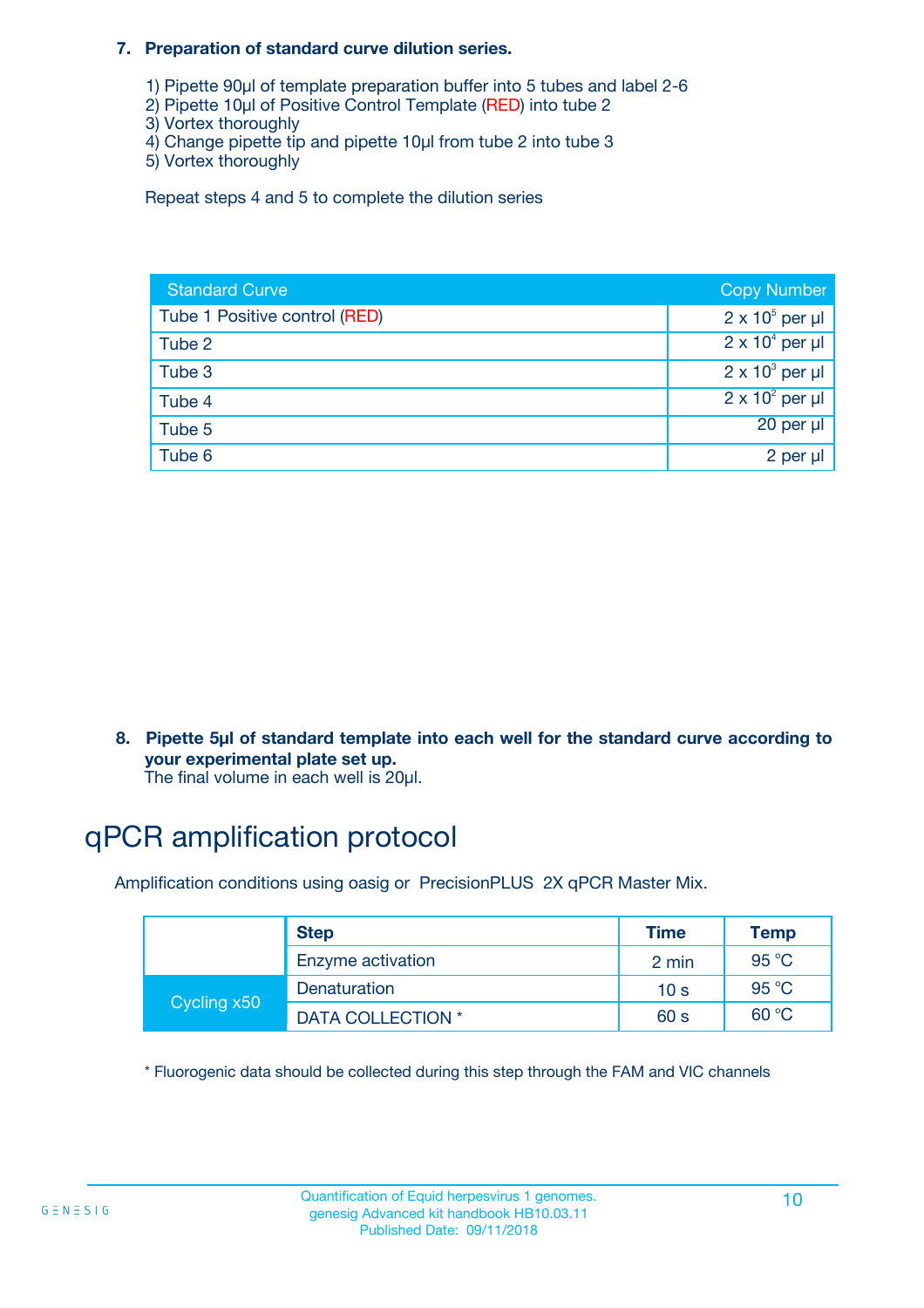# Interpretation of results

| <b>Target</b><br>(FAM) | <b>Internal</b><br>control<br>(NIC) | <b>Positive</b><br>control | <b>Negative</b><br>control | Interpretation                                                                                                  |
|------------------------|-------------------------------------|----------------------------|----------------------------|-----------------------------------------------------------------------------------------------------------------|
| $\leq 30$              | $+ 1 -$                             | ÷                          |                            | <b>POSITIVE QUANTITATIVE RESULT</b><br>calculate copy number                                                    |
| > 30                   | ٠                                   | ÷                          |                            | <b>POSITIVE QUANTITATIVE RESULT</b><br>calculate copy number                                                    |
| > 30                   |                                     | ÷                          |                            | <b>POSITIVE QUALITATIVE RESULT</b><br>do not report copy number as this<br>may be due to poor sample extraction |
|                        | ÷                                   | ÷                          |                            | <b>NEGATIVE RESULT</b>                                                                                          |
| $+ 1 -$                | $+ 1 -$                             | ÷                          | $\leq$ 35                  | <b>EXPERIMENT FAILED</b><br>due to test contamination                                                           |
| $+$ / -                | $+ 1 -$                             | ÷                          | > 35                       | $\star$                                                                                                         |
|                        |                                     | ÷                          |                            | <b>SAMPLE PREPARATION FAILED</b>                                                                                |
|                        |                                     |                            | $+$ /                      | <b>EXPERIMENT FAILED</b>                                                                                        |

Positive control template (**RED**) is expected to amplify between Cq 16 and 23. Failure to satisfy this quality control criterion is a strong indication that the experiment has been compromised.

\*Where the test sample is positive and the negative control is positive with a  $Ca > 35$ , the sample must be reinterpreted based on the relative signal strength of the two results:



If the sample amplifies  $> 5$  Cq earlier than the negative control then the sample should be reinterpreted (via the table above) with the negative control verified as negative.



If the sample amplifies  $< 5$  Cq earlier than the negative control then the positive sample result is invalidated and<br>the result should be determined  $the$  result should be inconclusive due to test contamination. The test for this sample should be repeated.